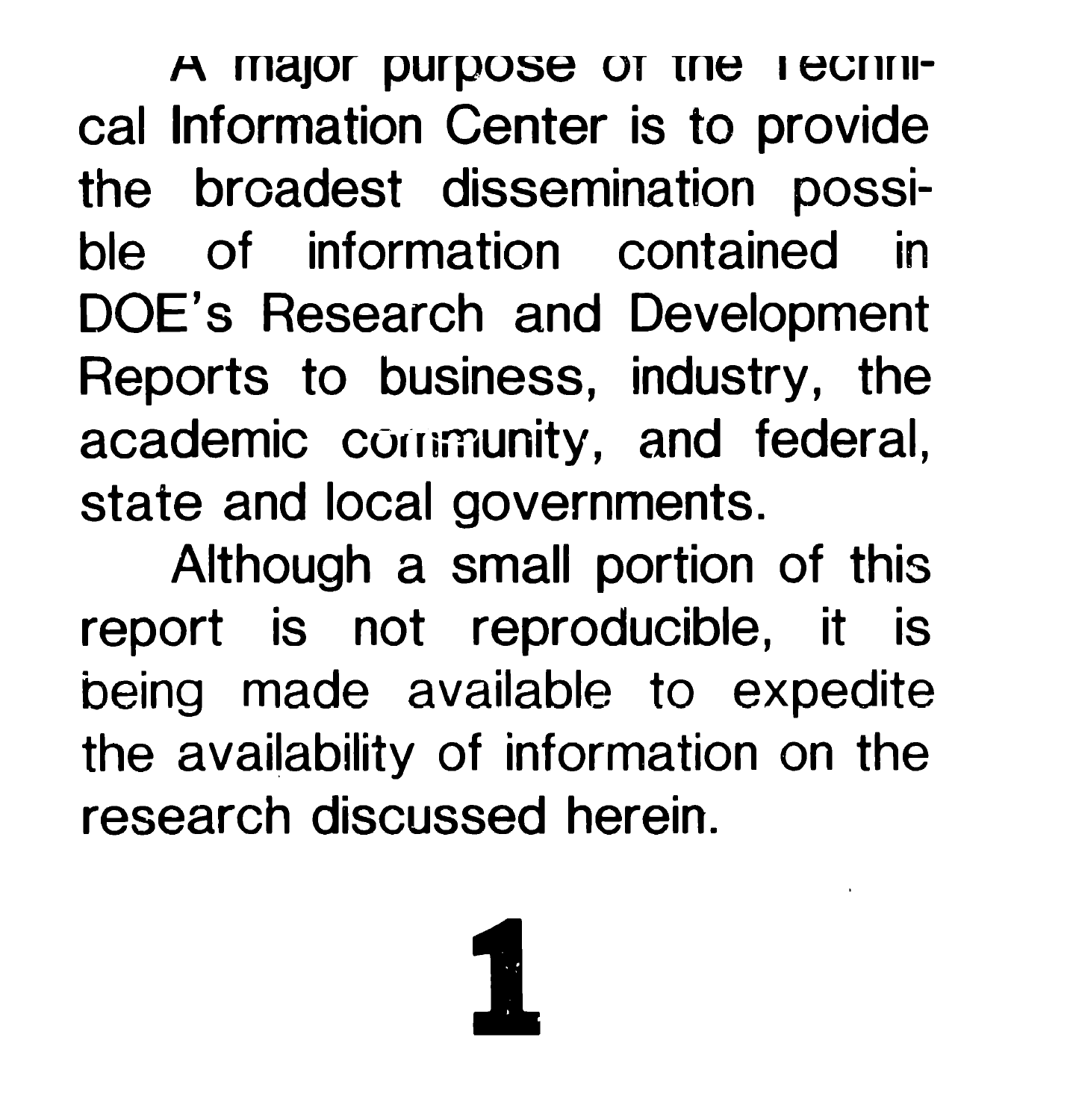**LA-UR**  $-88-3348$ 

 $\alpha$ 

 $LA-UR--88-3348$ 

DE89 002039

Los Alamos National Laboratory is operated by the University of California for the United States Department of Energy under contract W-7405-ENG-36 Report of the Plat  $\sim 10^{11}$  and  $\sim 70^{11}$  and MODELING OF THE TMI-2 ACCIDENT WITH MELPROG/TRAC AND **TITLE:** CALCULATION RESULTS FOR PHASES 1 AND 2 This report was prepared as an account of work sponored by an agency of the United States Government. Neither the United States Government either the United States Government in the United States Government not any agency ence herein to any specific commercial product, process, of<br>manufacturer, or otherwise does not necessarily constitute bility for the accuracy, completeness, or usefulness of any information, apparatus. and opinions of authors expressed herein do not<br>United States Government or any agency thereof. mendation, or favoring by the United States Government or any agency thereof. The vews process disclosed, or represents that its use Frank E. Motley, N-12 **AUTHOR(S)** Richard P. Jenks, N-6 **DISCLAIMER** would not Sidney Langer SUBMITTED TO constitute or Technical Program Chairman American Nuclear Society Topical Meeting The TMI-2 Accident: Materials Behavior and service by trade name, trademark, Plant Recovery Technology imply its endorsement, roomprivately owned rights. Referstate or reflect those of the P. O. Box 1625 Idago Falls, ID 83415 MASTER cartaikus mi ar shin pur  $\mathcal{L}_{\mathcal{A}}$  $\partial h$ By acceptance of this article. The publisher recognizes that the U.S. Government retains a nonexclusive iroyalty-free license to publish or reproduce the published form of this contribution, or to allow others to do so, for U.S. Government purposes

The Los Alamos National Laboratory requests that the publisher identify this article as work performed under the auspices of the U.S. NRC,

S Allam OS Los Alamos National Laboratory

FORM NO. 836-84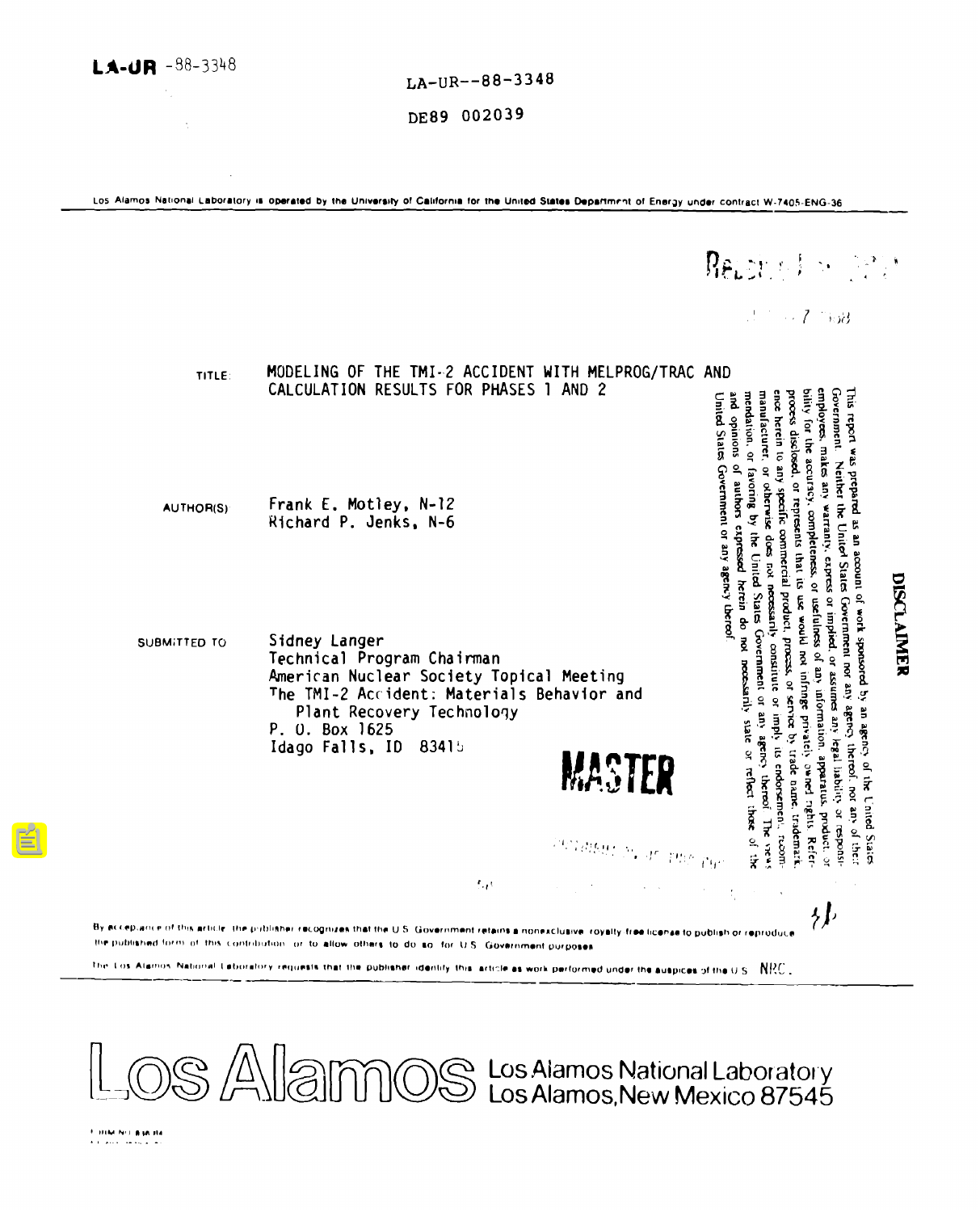## **MODELING OF THE TMI-2 ACCIDENT WITH MELPROG/TRAC AND CALCULATION RESULTS FOR PHASES 1 AND 2"**

**Frank E. Motley Reactor Design and Analysis Group Los Alamos National Laboratory P. O. Box 1663, MS K555 Los Alamos, New Mexico 87545 505-667-8099**

**Richard P. Jenks Safety Assessment Group Los Alarnos National Laboratory P. O. Box 1663. MS K557 Los Alamos, New Mexico 87545 505-665-1303**

**Total number of pages: 8 text, 2 tables. 10 figures**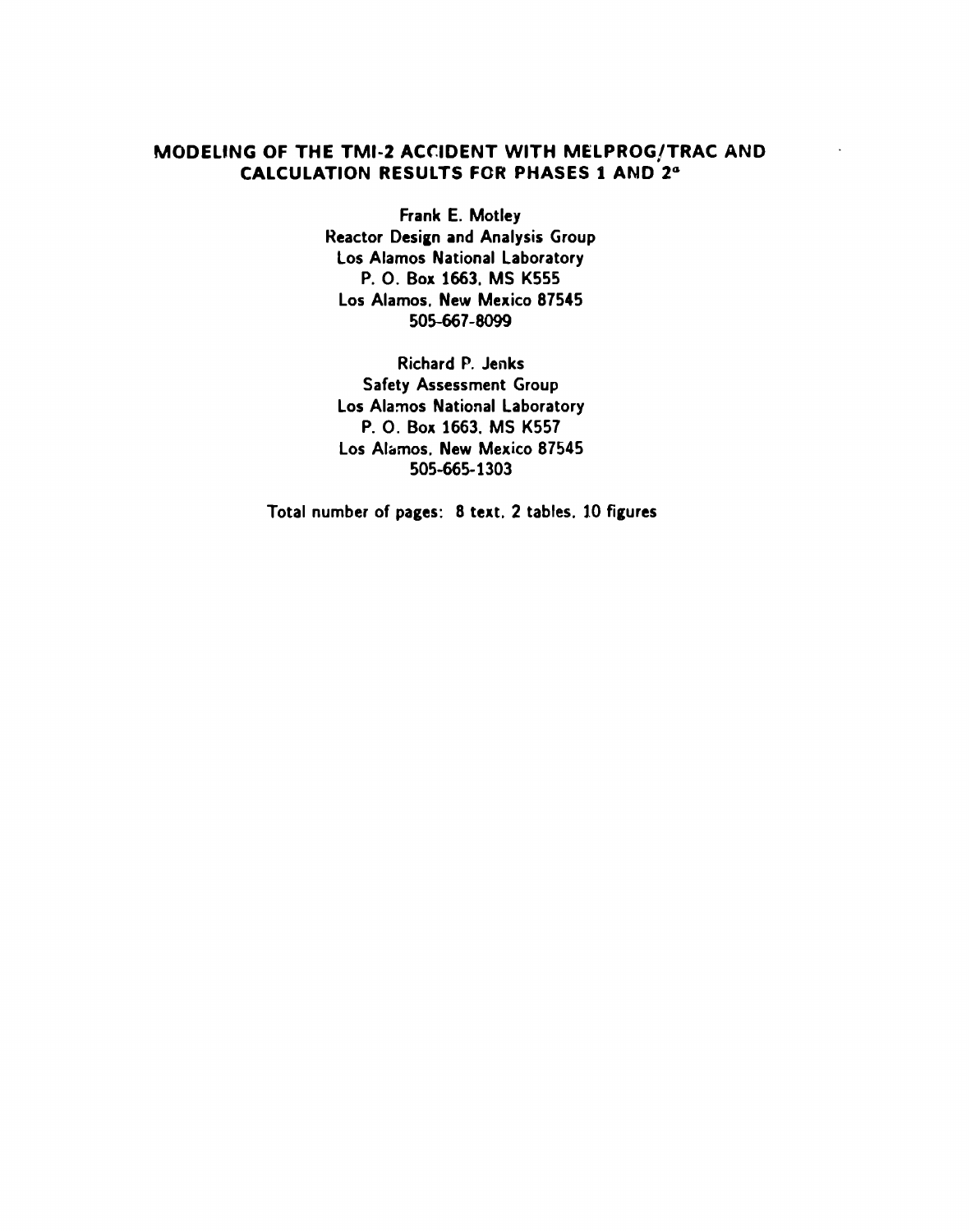## **ABSTRACT**

**Work has been performed to ~evelop a Three Mile Island Unit-2 (TMI-2) simulation model for ME LPROG/TRAC capable of predicting the observed plant behavior that tcok place during the accident of March 1979. A description of the TMI-2 pla~t model is preserted and calculation results through 174 min of the accident are discussed. Using the ICEC boundary conditions. the calculation predicts pressurizer draining and core recovering prior to fuel-rod damage. A parametric calculation (reduced makeup tlow) is currently underway and is in better agreement with the observed plant behavior. Efforts are underway to resolve current discrepancies and proceed with an accurate simulation through Phases 3 and 4 of the accident (174-227 min and 227-300 min. respectively).**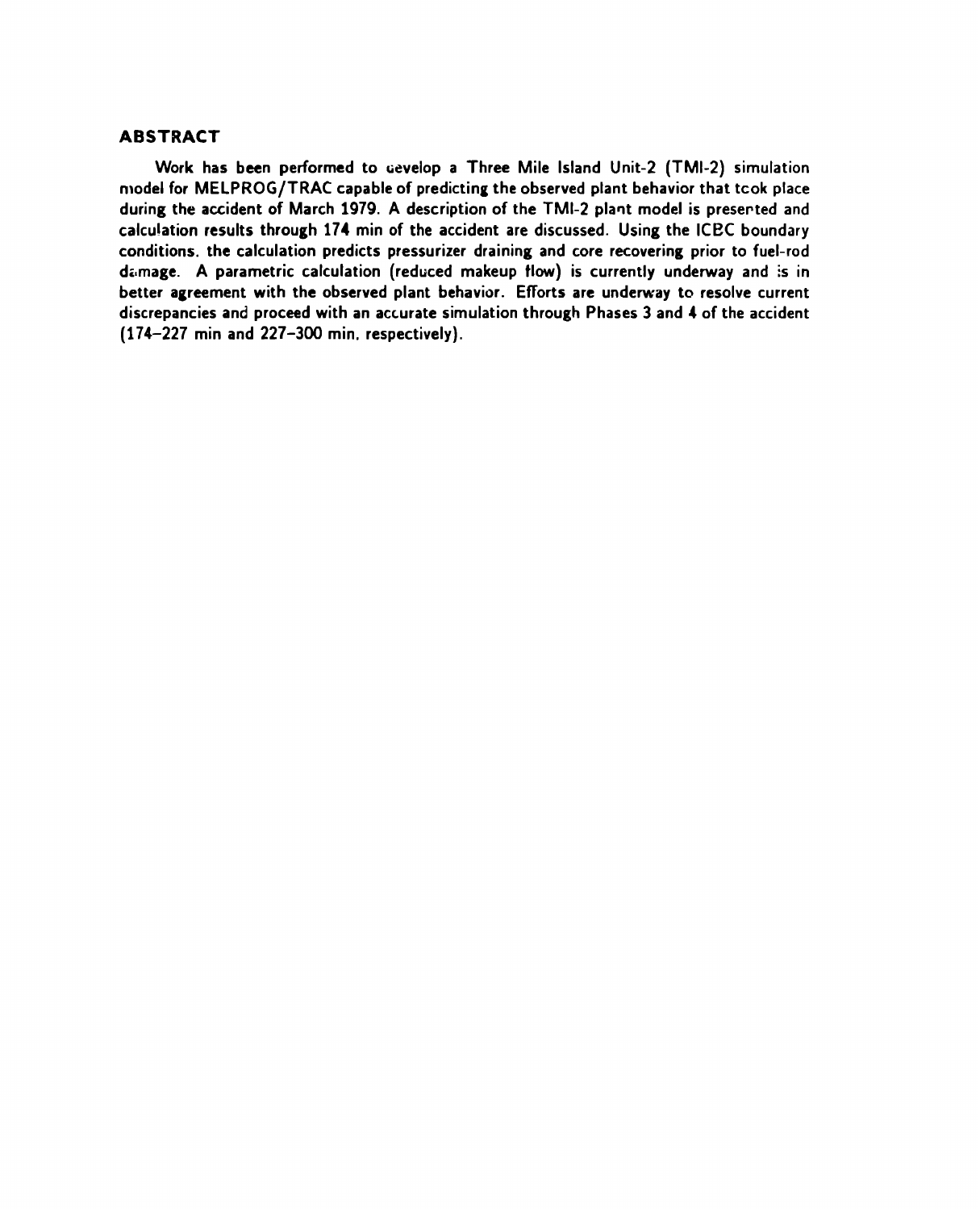## **INTRODUCTION**

**This paper describes the MFLPROG/TRAC Three Mile Island Unit-2 (TMI-2) input model and calculation results for Phases 1 and 2 of the TMI-2 accident (to 0-100 min and 10G174 min. respectively). An in-depth model of the TMI-2 nuclear power station has been developed with the objective of calculating all of the relevant phenomena believed to have occurred during the March 1979 accident. With this plant model, we are now directing our efforts toward obta;. ling good agreement between observed and calculated behavior. This task is difficult because of the uncertainty in boundary conditions and timing of major events.**

**These efforts support the US Nuclear Regulatory Commission (NRC) and the Organization for Economic Cooperation and Development (OECD)-spon~ored TMI-2 Analysis Exercise by assessing the integrated MELPROG/TRAC code through all phases of the accident progression.~ Numerous nuclear power plant simulation studies have been performed with the TRAC computer code in the [ Ast.b Some of these addressed the TMI-2 accident or other hypothetical events at the TMI plant.~ In addition, studies have been performed with the MELPROG/TRAC code using Oconee+l and Surry plant models. (9-12) This current work represents an ongoing analysis of an actual severe accident with a state-of-the-art code and provides important code assessment for code model improvements.**

#### **MELPROG/TRAC TMI-2 PLANT MODEL**

#### **In-vessel Modeling**

**Reactor pressure vessel modeling is done with a separate input deck that dewxibes the initial geometry, material composition, and thermal and hydraulic conditions. The TRAC code models plant equipment as separate components (VESSEL, PIPE, TEE. PUMP, etc) and treats this separate vessel input model as a special component, "MELVSL.'" The MELVSL component replaces the usual TRAC "VESSEL'" component in the calculation. The MELVSL model is shown in Fig. 1 and cnnsistsof the following:**

| vessel bottom head               | flow distributor                |  |  |
|----------------------------------|---------------------------------|--|--|
| in-core instrumentation tubes    | lower grid forging and shell    |  |  |
| lower grid support posts         | lower grid distributor plate    |  |  |
| lower grid rib section           | upper grid rib section and ring |  |  |
| control rod assembly guide tubes | upper support plate             |  |  |
| vessel top head                  | thin metal in upper head        |  |  |
| core barrel                      | baffle plate                    |  |  |
| formers                          | plenum cylinder                 |  |  |
| core support shield              | vessel wall $+$ thermal shield  |  |  |
| core                             |                                 |  |  |

**The beh~vior of these structural components is handled primarily by the STRUCTURES module of ME LPROG, which calculates the mechanical and thermal behavior for a wide variety of structure types. The structures of the vessel are modeled, so that comparison of ternperatl'~es and damage can tie made between the calculation and observations. Core behavior is determined primarily by the CORE module in MEL PROG, which calculates heat-up and melting of the fuel, claddin~, and other core materials. Models to calc~llate candling, freezing,**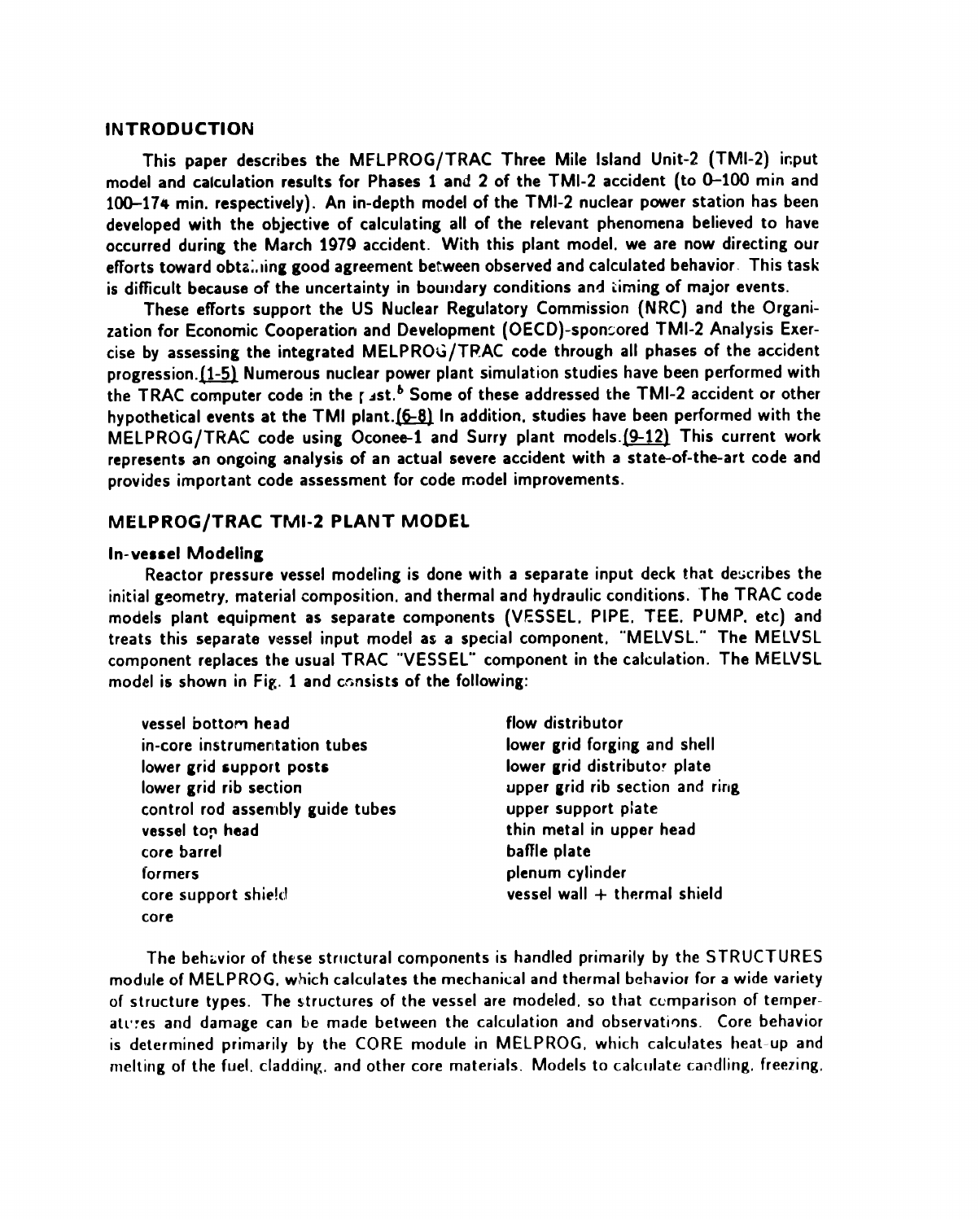**and crusting of core materials are included in CORE. The CORE module also treats energy generation by decay heat and chemical reactions and calculates fuel and cladding oxidation. In addition. CORE allows interaction of the melted material and can calculate debris bed behavior that will be important in analysis of Phases 3 and 4 of the accident.**

**Twmdimensional modeling with MELPROG/TRAC allowed accurate representation of the me and other structural geometry with 5 radial rings and 15 axial levels. The three inner ringsc model the lower-inlet plenum, core, and upper-outlet plenum regions, ring 4 models the core bypass, and ring 5 models the downcomer region. Axial levels were chosen to separate major structural components in the upper and lower plenum/head and to divide the core region into six axial regions.**

**The core model consists of fuel-rod and control-rod specifications of material, geometry, and location. The fuel-rod model has two radial regions (fuel and clad) and two axial regions (active fuel and fission gas plenum). The control-rod model has two radial regions (absorber and clad) and one axial region. The inner radial rings (rings 1 to 3) of the vessel model were placed to allow the same number of fuel and control rods in each ring (12272 and 698. respectively).**

#### **Balance of Primary and Secondary Modeling**

**The balance of the primary is composed of TRAC components, as indicated in Fig. 2, including two hot legs, four cold legs, four reactor coolant pumps, and the pressurizer. In addition, both steam generators as well as control systems are modeled to simulate operator and equipment actions during the accident. The secondary system includes the secondary side of the steam generators and boundary conditions for main and auxiliary feedwater (AFW) flows and steamline pressures.**

### **CALCULATION RESULTS**

#### **Initial Condition**

**initia! conditions are shown in Table 1for a generalized steady-state calculation for !09 s to provide consistent initial and boundary conditions for the transient calculation. Tile apparent difference in the initial pressurizer liquid level is because tha observed value is based on a pressure differential between two pressure taps, whereas the calculated value is the collapsed liquid level in the pressurizer tank, hence an oh'set. The initial and boundary conditions are consisteilt wlt~l the data base that has been provided as part of the Initial Condition/Boundary Condition (ICBC) software to support the TMI-2 Analysis Exercise ~ Matching the secondary pressure in the steam-generator model produced primary temperatures 7 K higher than observed. The apparent imbalance in initial loop-A cold-leg temperatures and the initial small power-operated relief valve (PORV) flow were not modeled.**

#### **Transient Simulation**

**The sequence of events is shown in Table 11,which compares observed with calculated event times. The accident initiator was loss of main feedwater followed by turbine trip and activation of AFW pumps and rapid primary pressurization. The calculated time to opening of PORV compared well with the observed value of approximately 4 s. The reactor tripped at 8 s in the accident, which corresponds to the time at which the primary pressure reached**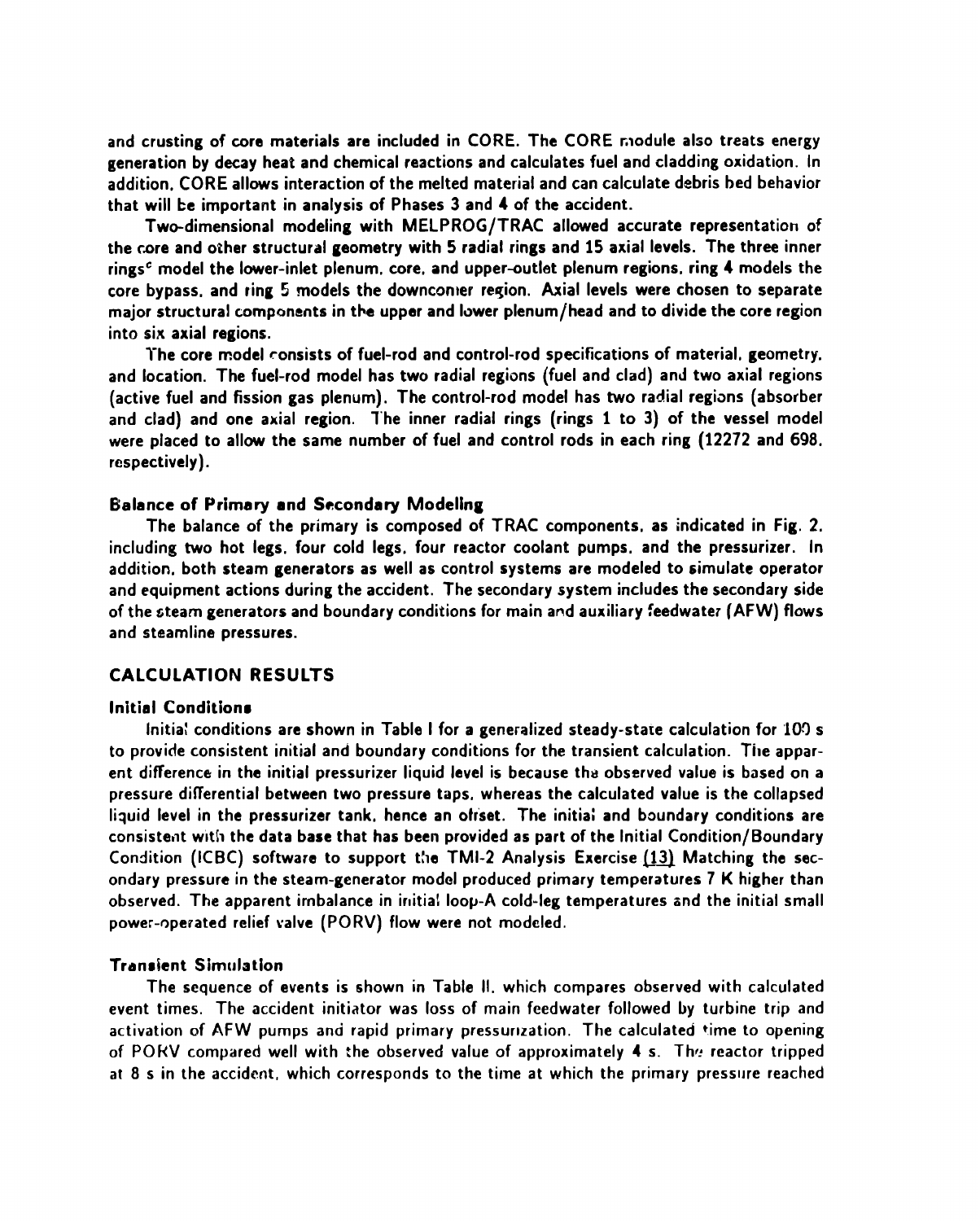**the high-pressure setpoint of 16.2711 MPa. The same pressure was reached at 8 s in the calculation, and the power was tripped.**

**Steam generators boiled dry at approximately the same time as observed. The times for primary system repressurization. pressurizer filling, and subsequent primary depressuization after 300 s compare moderately well.**

**Two calculations are discussed in the remainder of this report. A base case calcula~ion, which used the boundary conditions recommended by Idaho National Engineering Laboratory (INEL) in the IC8C, and a parametric calculation, which reduced the makeup flow between 720 and 6000 s to 1 kg/s from 6.5 kg/s. The parametric calculation was undertaken because using ICBC boundary conditions did not lead to predicted damage of the core.**

**Superheated vapor is not observed for the base case calculation until approximately 7482 s. as compared to the 6720 s observed. The superheated vapor is an indication that the core has uncovered and that core damage is underway. Delay of core uncovery leads to reduced clad temperatures and prevents cladding oxidation and failure in the base case calculation. Subsequent draining of the liquid in the pressurizer through the surge line and hot leg back into the upper core cools the fuel rods further and prevents repressurbation. The makeup flow chosen for the parametric calculation was based on previous calculations at Los Alamos and IN EL, which uncovered the core at approximately the correct time.**

**This behavior 's shown in Fig. 3, which plots observed vs calculated primary pressures, The initial calculated pressure response tracks the observed behavior quite well. However, after pressurizer block valve closure at 8340s, the base case calculated pressure falls off rapidly. The reason for this is that delayed core uncovery prevents early and sufficient hydrogen generation to maintain sys em pressure increase and prevents the pressurizer liquid from draining into the core, By the time the core becomes uncovered, water is already flowing from the pressurizer back to the core, which prevents core temperatures from exceeding 1100 K and generating hydrogen. (he parametric calculation begins system repressurization before the block valve closes. The parametric calculation is not complete at this time but does show signs of repressurization.**

**Figure 4 compares temperatures in the hot leg. The parametric calculation is in good agreement for the timing of hot-leg temperature increase at approximately 6400 s. The magnitude of the temperature increase is not in good agreement because the hot-leg instrument can not measure the vapor temperature. The pressurizer liquid Ievei is shown in Fig. 5, and the draining in the base case calculation is clearly indicated after 7400 s. The draining is accelerated further after block valve closure at 8340 s, The parametric calculation has a larger decrease in pressurizer level when the pump is stopped at 6000 s. 1 his is beiieved to be caused by th,e makeup flow being too low. The correct makeup flow is probably greater than 1 kg/s but considerably below the ICBC value of 6.5 kg/s.**

**The core liquid fraction for the base case calculation is shown in Fig. 6. Core uncovery begins at approximately 7500s, although this is too late to allow early and sufficient hydrogen generation. Liquid draining back into the core from the pressurizer is seen to occur after appr.)ximately 9400 s, Figure 7 shows the core Iiquld fraction for the parametric calculation, Core unccwery begins at 6600 s. The fuel-rod temperature in the inner ring at level 9 is shown in Fig, 8, The temperature turnover in both calculations is because the small liquid drain backs from the pressurizer, which is also shown by unsteady hot-leg temperatures**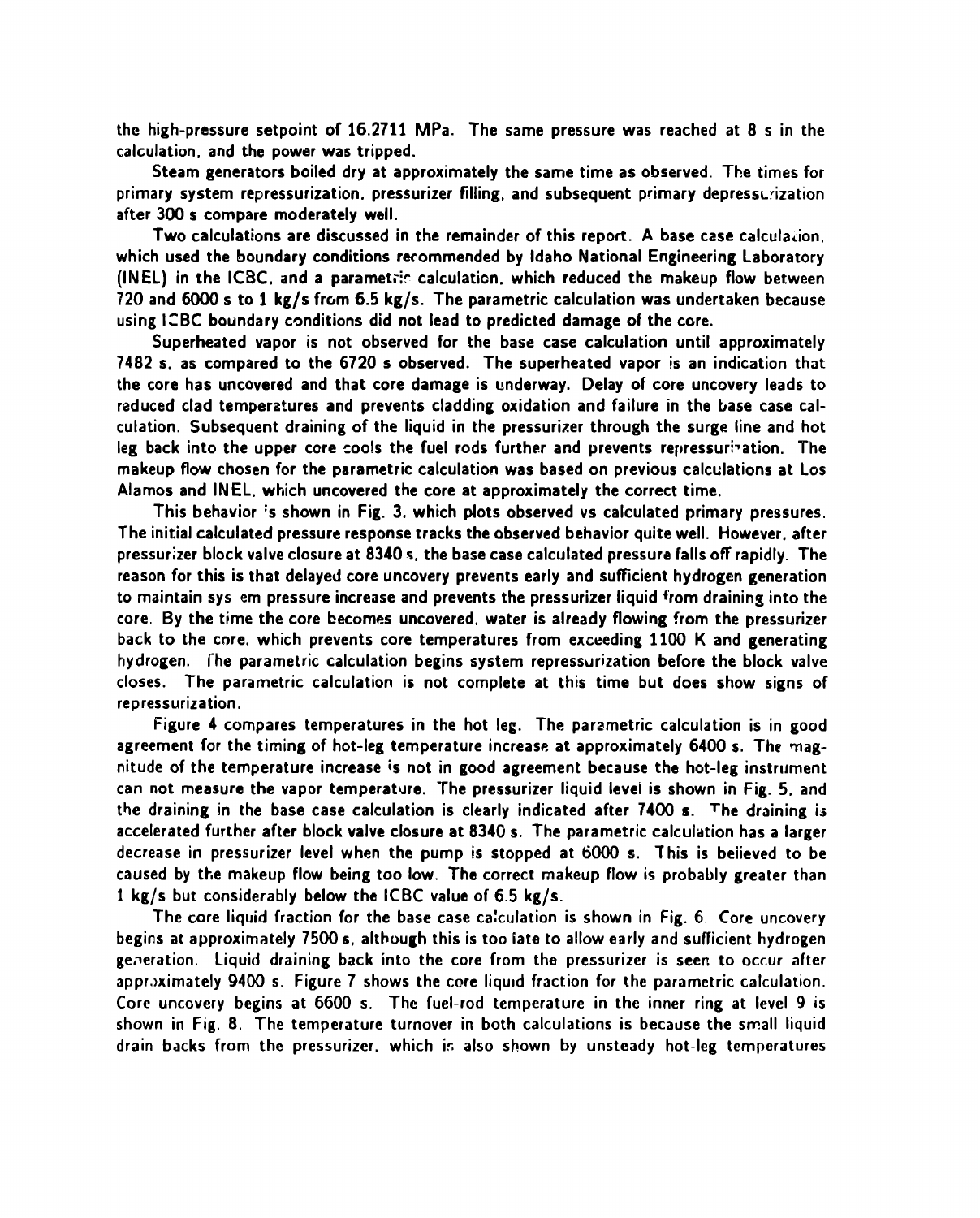**(Fig. 4). The calculated total hydrogen generated is shown in Fig. 9. Primary-t-secondary heat transfer for the base calculation is shown in Fig. 10 for both steam generators. Steam generator B showed significant heat transfer after 4500 s, and heat continued lo be removed from the primary throughout the duration of Phase 2. Figure 11 shows the steam-generator heat transfer for the parametric calculation. The core uncovery and heat-up with consequent hydrogen generation caused steangenerator heat tl ansfer in the parametric calculation to be reduced. This eventually decoupled the secondary pressure from the primary pressure, allowing the primary repressurization necessary to sustain the pressurizer liquid level.**

### **DISCUSSION**

**We are currently looking at some revisions to the code models, which should improve agreement between observed and calculated plant behavior. The effect of noncondensables on wall-t-vapor heat transfer has been added to the code. The same model for the effect of noncondensables used in TRAC for interphase heat transfer has been added to the wall heat transfer calculations. The previous model did not take this into account and, hence, allowed too much b nt transfer after hydrogen generation began.**

**The modeling of the TMI-2 accident presents a challenge, and requires accurate establishment of initial and boundary conditions, plant geometry, and operator and equipment actions. Current efforts are directed at ensuring accurate initial and boundary conditions and revising code models. as needed, to provide more accurate calculation of the sever-accident phenomena,**

## **REFERENCES**

- (1.) W. J. Camp, M. F. Young, J. L. Tomkins, J. E. Kelly. P. J. Maudlin, and R. J. Hen**ningw, "'MELPROG-PWR/MO Dl: A Mechanistic Code for Analysis of Reactor Core Melt Progression and Vessel Attack Under Severe Accident Conditions," Sandia National Laboratories report, to be published.**
- **(2.) Safety Code NwJopment Group, ""TRAC-PFl/MOD2: An Advanced Best-Estimate Computer Program for Pressurized Water Reactor Thcrrfial-Hydraulic Analysis," Los Alamos National Laboratory report, to be published.**
- **(3.) B. E. Boyack, H. Stumpf and J. F. Lime, "'TRAC User's Gui4e," Los Alamos National Laboratory report NUREG/CR-4442 (November 1985).**
- **(4.) R. P. Jenks and V. Martinez, '"TRAC Support Software,'" Los Alamos National Laboratory report NUREG/CR-5071, to be published.**
- **(5.) D. R. Liles, J. W. Spore, "r. D. Knight, R. A. Nelson, M. W. Cappiello, K. O, Pasamehmetoglu, J. H. Mahaffy, L, A. Guffee, H. J, Stumpf, P. J. Dotson. R. G. Steinke, P. R. Shire, S. E. Greiner. and K. B. Sherwood, ""TRAC-PFl/MOD Correlations and Models,"' Los Alamos National Laboratory report NUREG/CR- 5069, to be published.**
- **(6,) J. R. Ireland, P. K. Mast, 1, R. Wehner, P. B. i31eiweis, W. L. Kirchner, and M. G. Stevenson. "'Preliminary Calculations Relatsd to the Accident at Three Mile Island," Los Alamos National Laboratory report NUREG/CR-1353 (March 1980).**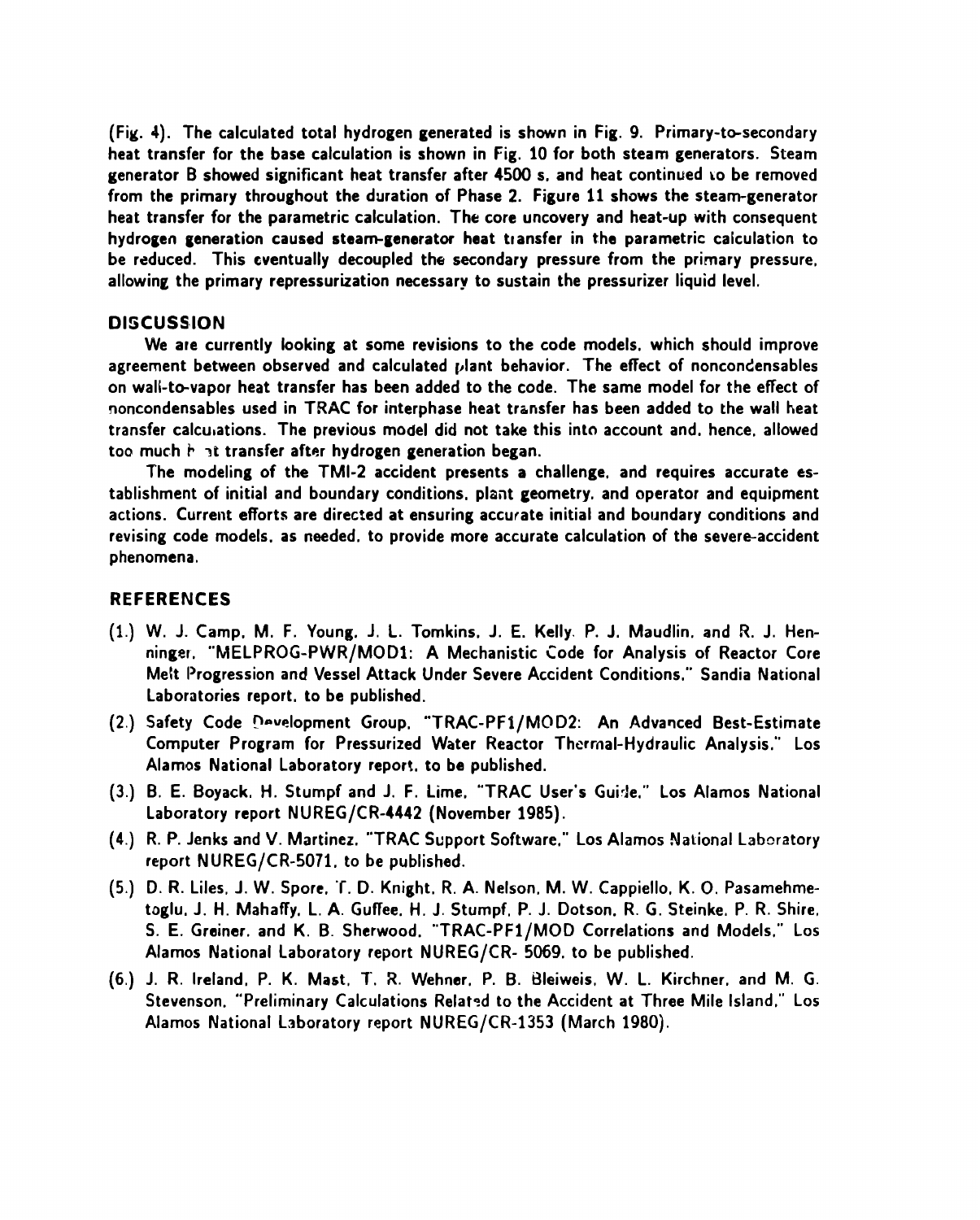- **(7.) B. Nassersharif, ""Analysis of Multipl\*tube Rupturesin Both Steam Generators for the Three Mile island-1 Pressurized Water Reactor,"" Los Alarnos National Laboratory report IA-IJR-85-1404 (April 1985).**
- **(8.) B. Nassersharif. "Analysis of Steam-generator Tube-rupture Events Combined with Auxiliary-feedwater Control-system Failure for Three Mile Island-Unit 1 and Zion- Unit 1 Pressurized Water Reactors: Los Alamcs National Laboratory paper LA- UR-85-4145 presented to the Thermal Reactor Safety Meeting, February 2-6, 1986, San Diego, California.**
- **(9.) R, J. Henninger and B. E. Boyack. "An Integrated TRAC/MELPROG Analysis of Core Damage From aSevere Feedwater Transient inthe Oconeel PWR,"' Los Alamos National Laboratory paper LA-UR-2807 presented tothelnternational ANS/ENS Topical Meeting on Thermal Reactor Safety, February 24, 1986, San Diego, California,**
- **(10.) B. E. Boyack and R. J. Henninger. "TRAC/MELPROG Analyses of TMLE3' Transients in Oconee-1 ,0'Lo. Alamos National Laboratory paper LA-U R-85-2898 presented to the Thirteenth Water Reactor Safety Research Information Meeting, October 1985, Gaithersburg, Maryland.**
- **(11.) R. J. Henninger and B. E. Boyack, "An Integrated TRAC/MELPROG Analysis of Core Damage From a Severe Feedwater Transient in the Ocone~l PWR,'" Los Alamos National Laboratory paper LA-UR-85-4173 presented to the International ANS/ENS Topical Meeting on Thermal Reactor Safety, February 2-6 1986. San Diego, California.**
- **(12.) R. Henninger and J. F. Dearing, '"Integrated TRAC/MELPROG Analyses of a PWR Station Blackout," Los Alamos National Laboratory paper LA-U R-87-167 presented to the National Heat Transfer Joint Conference, Heat Transfer Aspect of Ssvere Accident Session. August 1987. Pittsburgh, Pennsylvania.**
- **(13.) R. W. Brewer, L. J. Fackrell. D. W. Golden, M. L. Harris, and C, L. Olaveson, "'ICBC Version 3.1 TMI-2 Initial and Bcundary Conditions Data Base,'" General Public Utilities report GEND-INF-078 (January 1988).**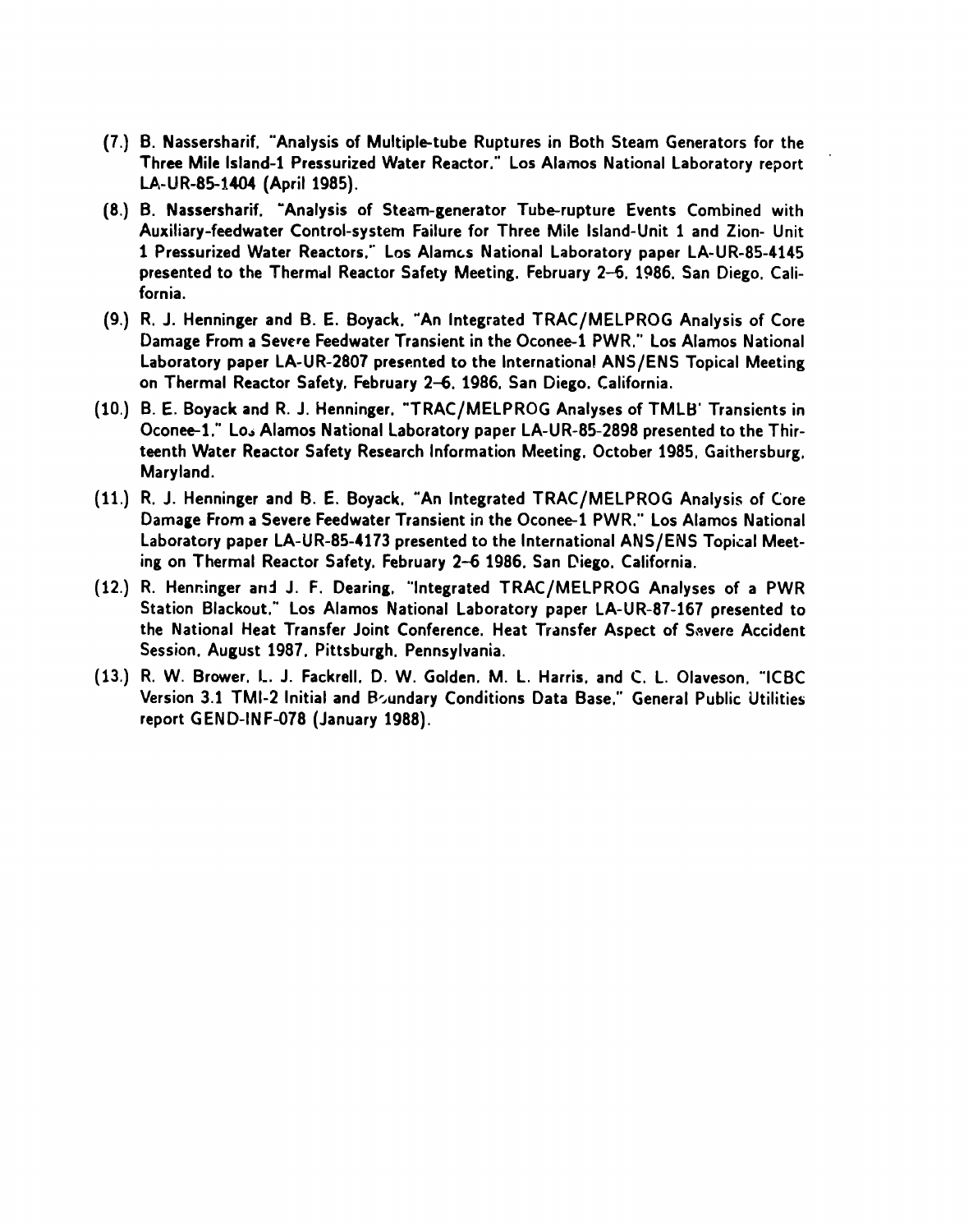## **FOOTNOTES**

**\*This work was funded by the US Nuclear Regulatory Commission, Office of Nuclear Regulatory Research. Division of Accident Evaluation.**

**bMore than 125 full-scale plant calculations have been performed at Los Alamos in the last several years. These calculations covered numerous hypothetic! accidents (SGTR, LOFW, SBLOCA, Boron Dilution, ATWS. LOSP, etc.) for most types of nuclear steam supply systems (B&W. Westinghouse, and CE). A iisting of these calculations and associated report numbers is available by writing to the authors at MS K555. Los Alamos National Laboratory, Los Alamos. NM 87545.**

**' Rings are axi-symmetric (showing only on~half of the model) wilh the centerline of the reactor pressure vessel at \*he inner cell boundary of radial ring 1 (0.0 meters).**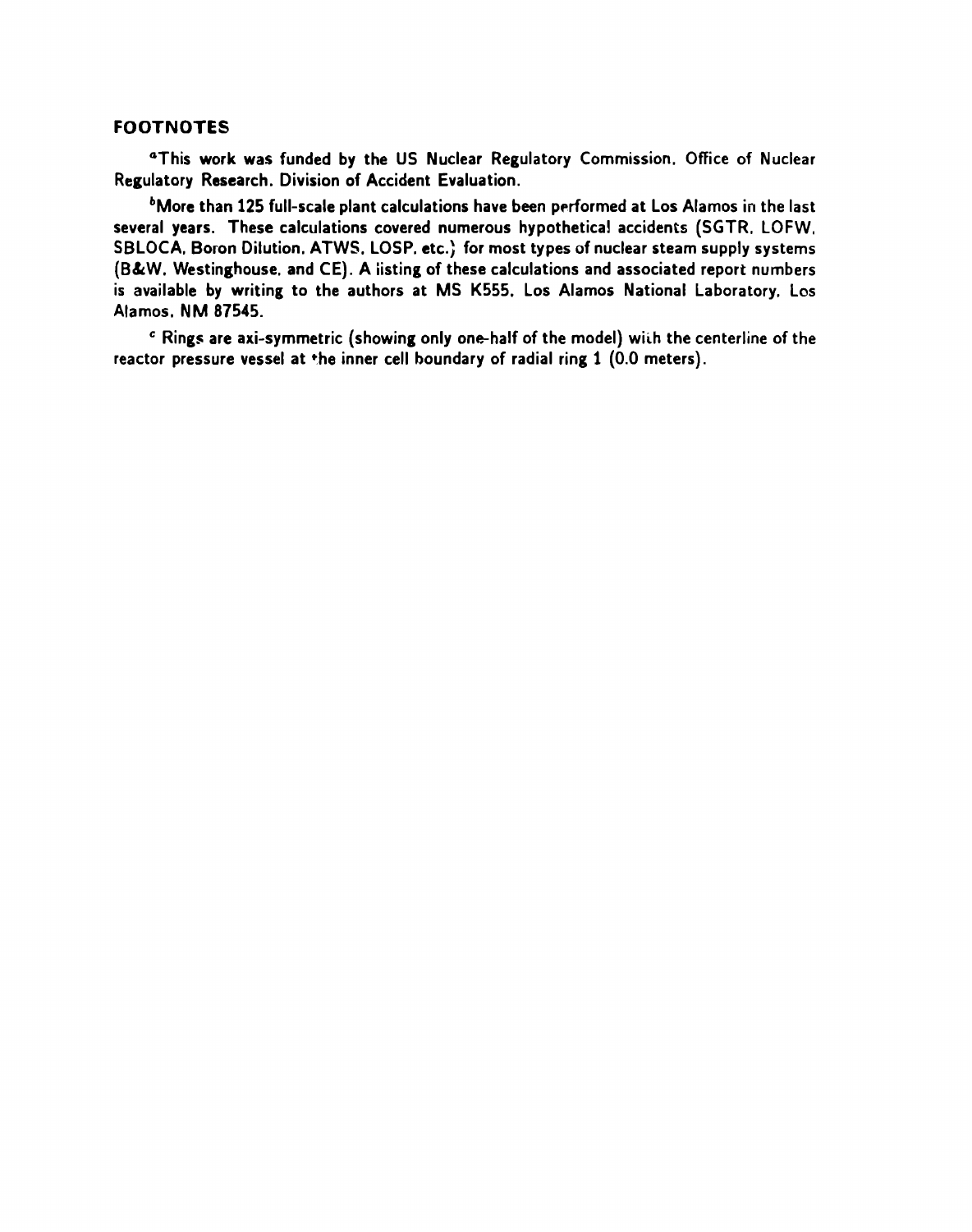## **FIGURES**

- **Fig. 1, TMI-2 MELPROG-TRAC vessel model.**
- **Fig. 2. MELPROG-TRAC primary-system model.**
- **Fig. 3. Comparison of calculated to observed system pressure.**
- **Fig. 4. Comparison of calculated vapor temperature to observed temperature in the hot leg.**
- **Fig. 5. Comparison of calculated to observed pressurizer level.**
- **Fig. 6. C~r-void distribution for base case calculation.**
- **Fig. 7. Core-void distribution for parameter calculation.**
- **Fig. 8. Comparison of calculated clad temperature.**
- **Fig. 9. Calculated hydrogen generation.**
- **Fig. 10. Steam-generator heat transfer for the base calculation.**
- **Fig. 11. Steam-generator heat transfer for the parametric calculation.**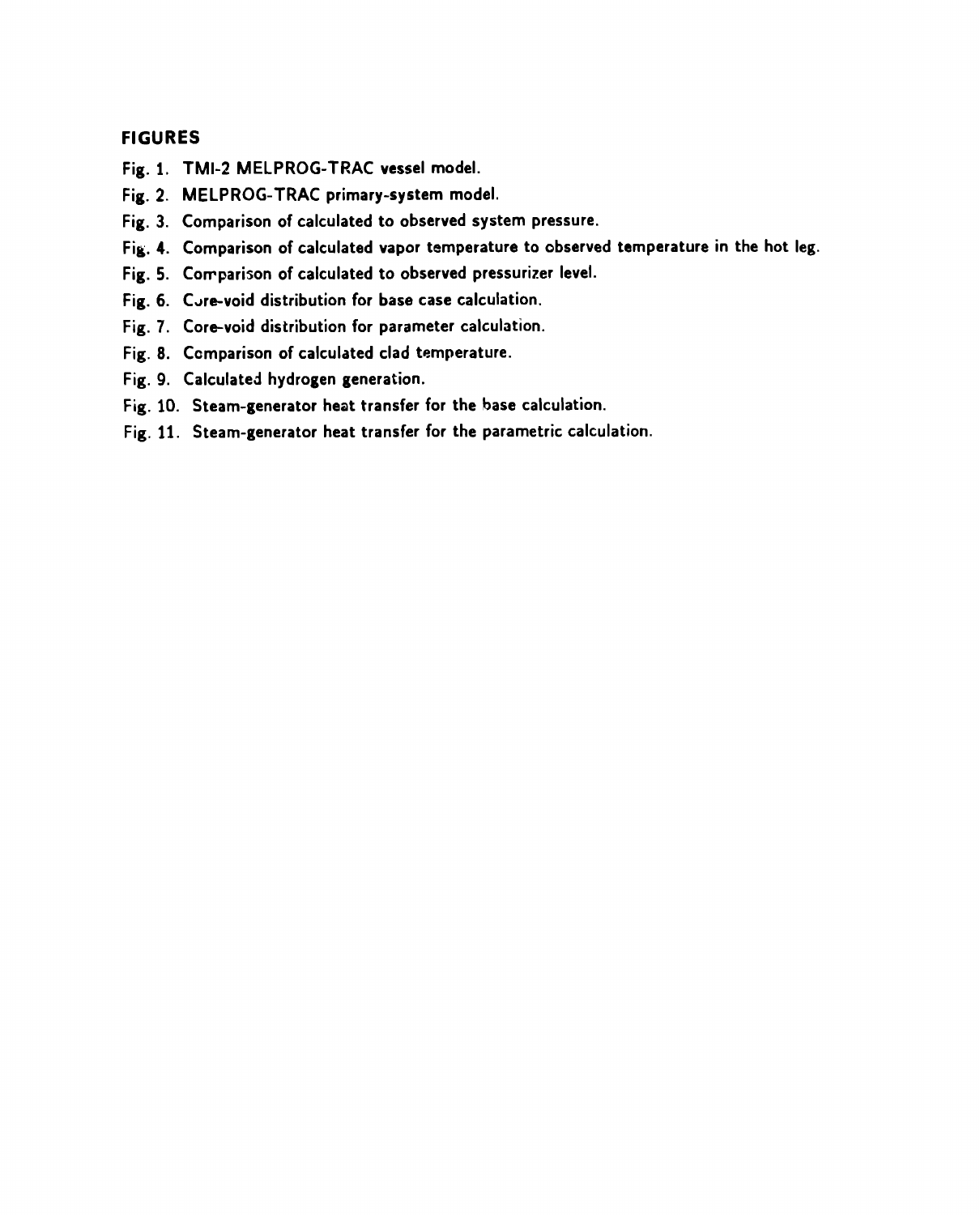| <b>Parameter</b>                               | <b>Observed</b>   | <b>Calculated</b> |
|------------------------------------------------|-------------------|-------------------|
| Aux feedwater injection SG A (kg/s)            | 0.0               | 0.0               |
| Aux feedwater injection SG B (kg/s)            | 0.0               | 0.0               |
| Calculated PORV flow rate (kg/s)               | $2.59 \pm 0.517$  | 0.0               |
| Cold-leg temperature 1A (K)                    | $561 \pm 1.06$    | 572.4             |
| Cold-leg temperature 1B (K)                    | $565 \pm 1.06$    | 573.2             |
| Cold-leg temperature 2A (K)                    | 548               | 572.4             |
| Cold-leg temperature 2B (K)                    | 565               | 572.3             |
| Hot-leg temperature A Loop (K)                 | 592 $\pm$ 0.633   | 599.7             |
| Hot-leg temperature B Loop (K)                 | $592 \pm 0.633$   | 599.7             |
| $HPI/make-up based on expected results (kg/s)$ | 5.44              | 5.44              |
| Letdown flow (kg/s)                            | $4.18 \pm 0.835$  | 4.11              |
| Main steam temperature A (K)                   | 586 $\pm$ 1.17    | 590.4             |
| Main steam temperature B (K)                   | $586 \pm 1.17$    | 592.1             |
| Pressure primary (MPa)                         | $15.2 \pm 0.0752$ | 15.22             |
| Pressure level (m)                             | $5.77 \pm 0.61$   | 6.98              |
| RC flow rate loop $A$ (kg/s)                   | $8280 \pm 178$    | 8285              |
| RC flow rate loop B $(kg/s)$                   | $8560 \pm 184$    | 8564              |
| Reactor power (MW)                             | $2700 \pm 39$     | 2689              |
| Steam generator A feedwater flow ( $kg/s$ )    | $723 \pm 13.4$    | 723               |
| Steam generator B feedwater flow $(kg/s)$      | $717 \pm 13.4$    | 717               |
| Steam generator feedwater temperature (K)      | $513 \pm 0.989$   | 513               |
| Steam generator A pressure (MPa)               | $7.31 \pm 0.112$  | 7.34              |
| Steam generator B pressure (MPa)               | $7.24 \pm 0.112$  | 7.27              |

**124**

**Top pressurizer heater group power (MW) 1.39**

# **TABLE I TMI-2 PLANT CONDITIONS: INITIAL**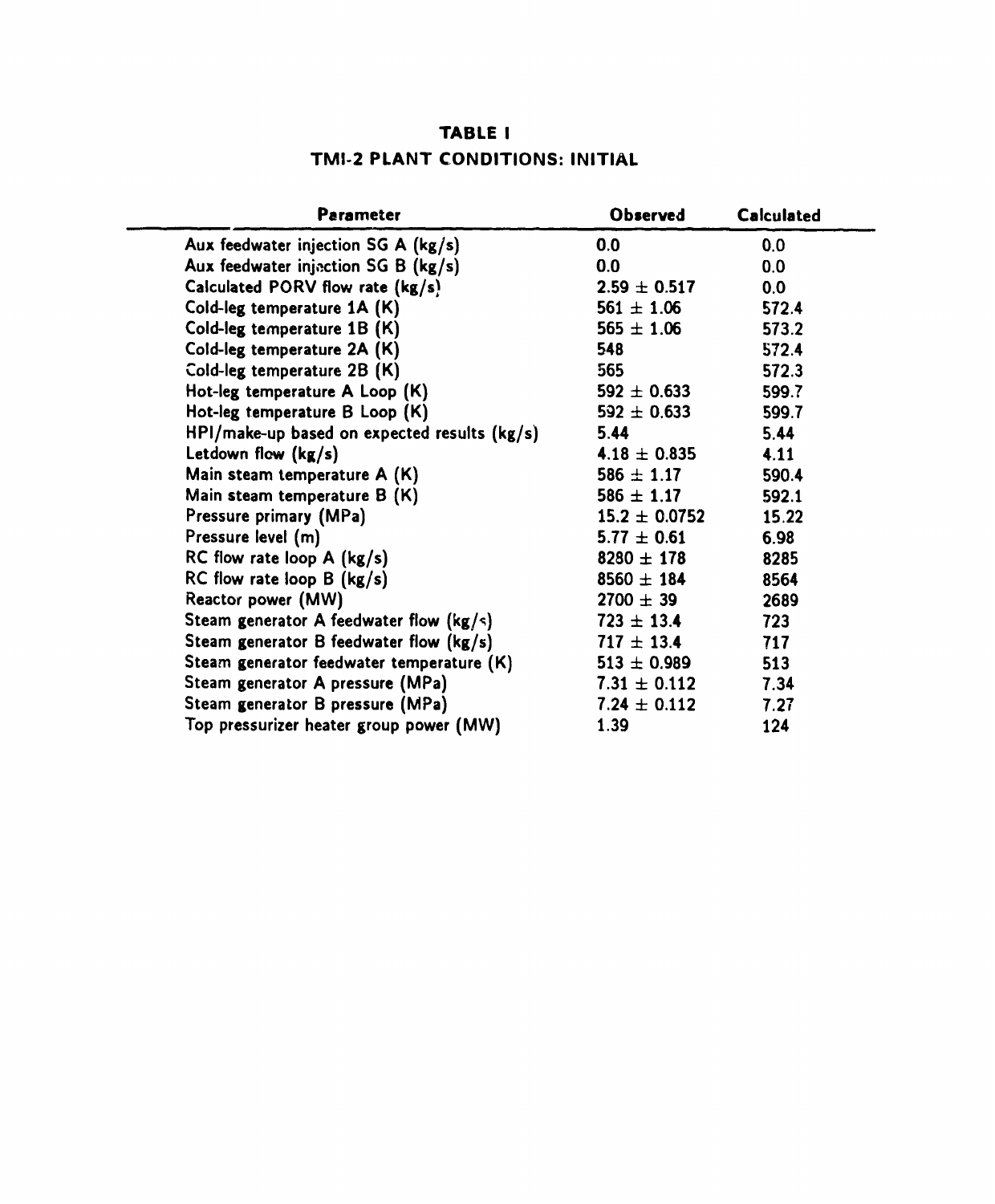# TABLE II TMI-2 SEQUENCE OF EVENTS

| Time(s)              |             |                   | <b>Event</b>                                                                              |
|----------------------|-------------|-------------------|-------------------------------------------------------------------------------------------|
| <b>OBSERVED BASE</b> |             | <b>PARAMETRIC</b> |                                                                                           |
| 0                    | 0           | 0                 | Loss of main feedwater                                                                    |
| 0                    | 0           | 0                 | Turbine trip                                                                              |
| 0                    | 0           | 0                 | Steam stop valves in steam chest close                                                    |
| 0                    | $\mathbf 0$ | 0                 | AFW pumps start                                                                           |
|                      | 5.2         | 5.2               | Pressure >15.65 MPa: PORV opens                                                           |
| 5                    |             |                   | Turbine bypass valves open                                                                |
| 8                    | 8           | 8                 | <b>Reactor trips</b>                                                                      |
| 31                   |             |                   | AFW valves open                                                                           |
| 41                   | 41          | 41                | HPI on                                                                                    |
| 90                   | 93          | 93                | Steam generators boil dry                                                                 |
| 320                  | 326         | 326               | Primary system repressurization                                                           |
| 450                  | 500         | 500               | Pressurizer full                                                                          |
| 480                  | 480         | 480               | Primary pressure decreases (AFW on)                                                       |
| 4380                 | 4380        | 4380              | Loop B RCPs trip, Loop A voiding                                                          |
| 6000                 | 6000        | 6000              | Trip A loop RCPs (end Phase 1)                                                            |
| <b>6720</b>          | 7440        | 6600              | Superheat in Loop A hot-leg core uncovery                                                 |
| 7500                 | 8400        | 8300              | Primary system repressurization starts again                                              |
| 7800                 | no          | 8000              | Cladding failures (1100 K) followed by Zirc<br>oxidation (1800 K) and fuel liquid faction |
| 8340                 | 8340        | 8340              | Pressurizer PORV block valve closed                                                       |
| 10440                | 10400       |                   | Restart of Loop B-2 RCP (end Phase 2)<br>and end of calculation                           |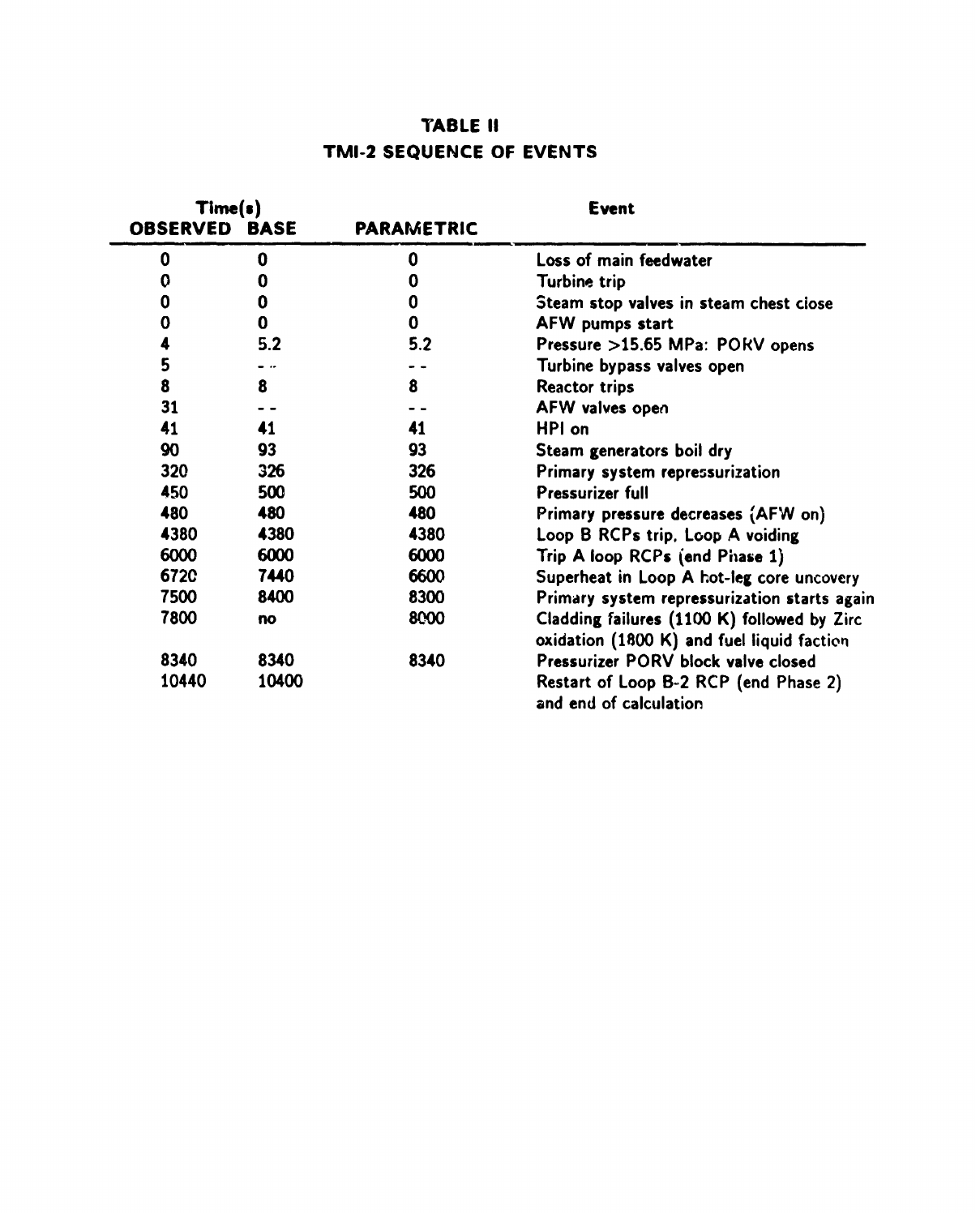

 $\overline{L}$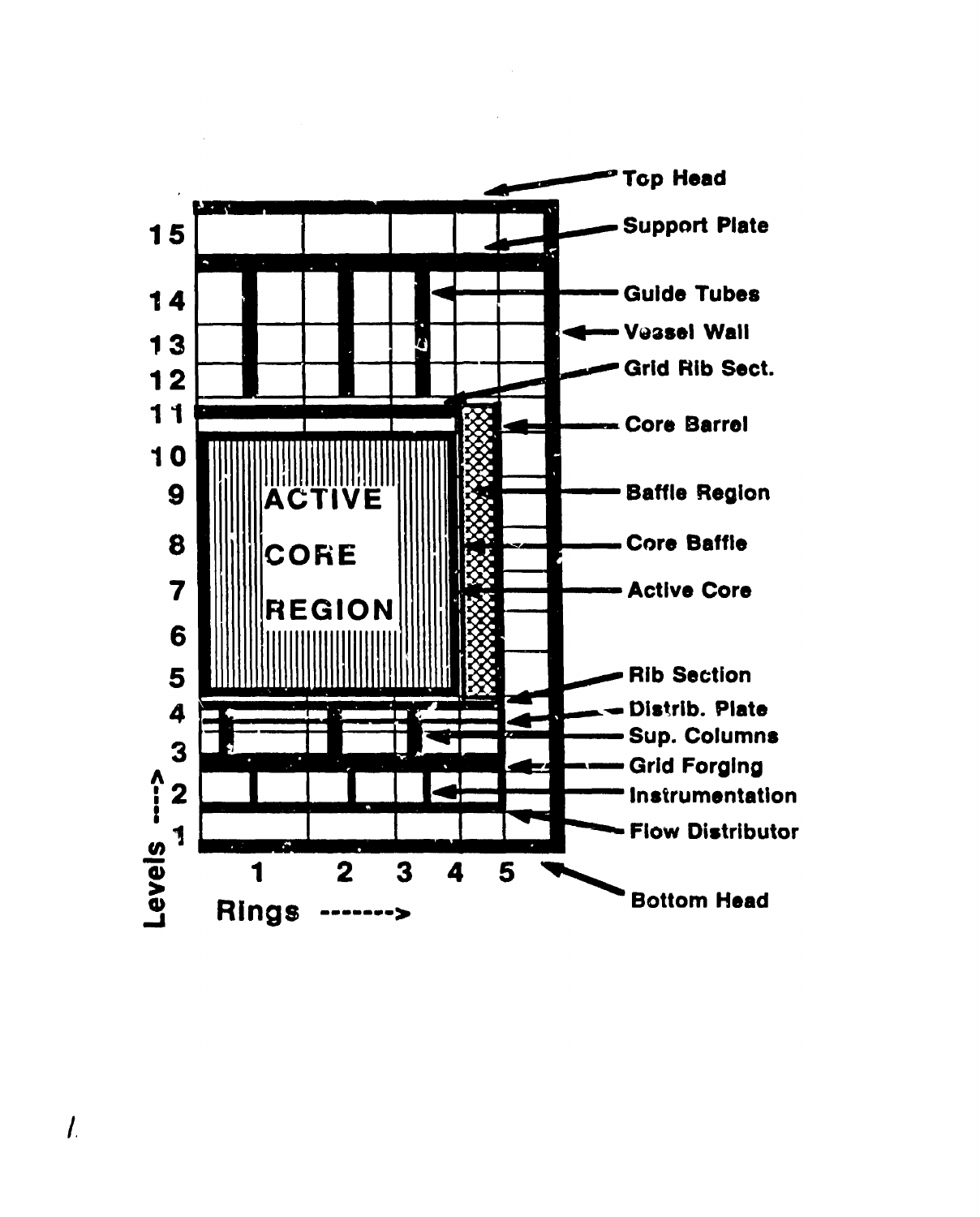

 $\chi$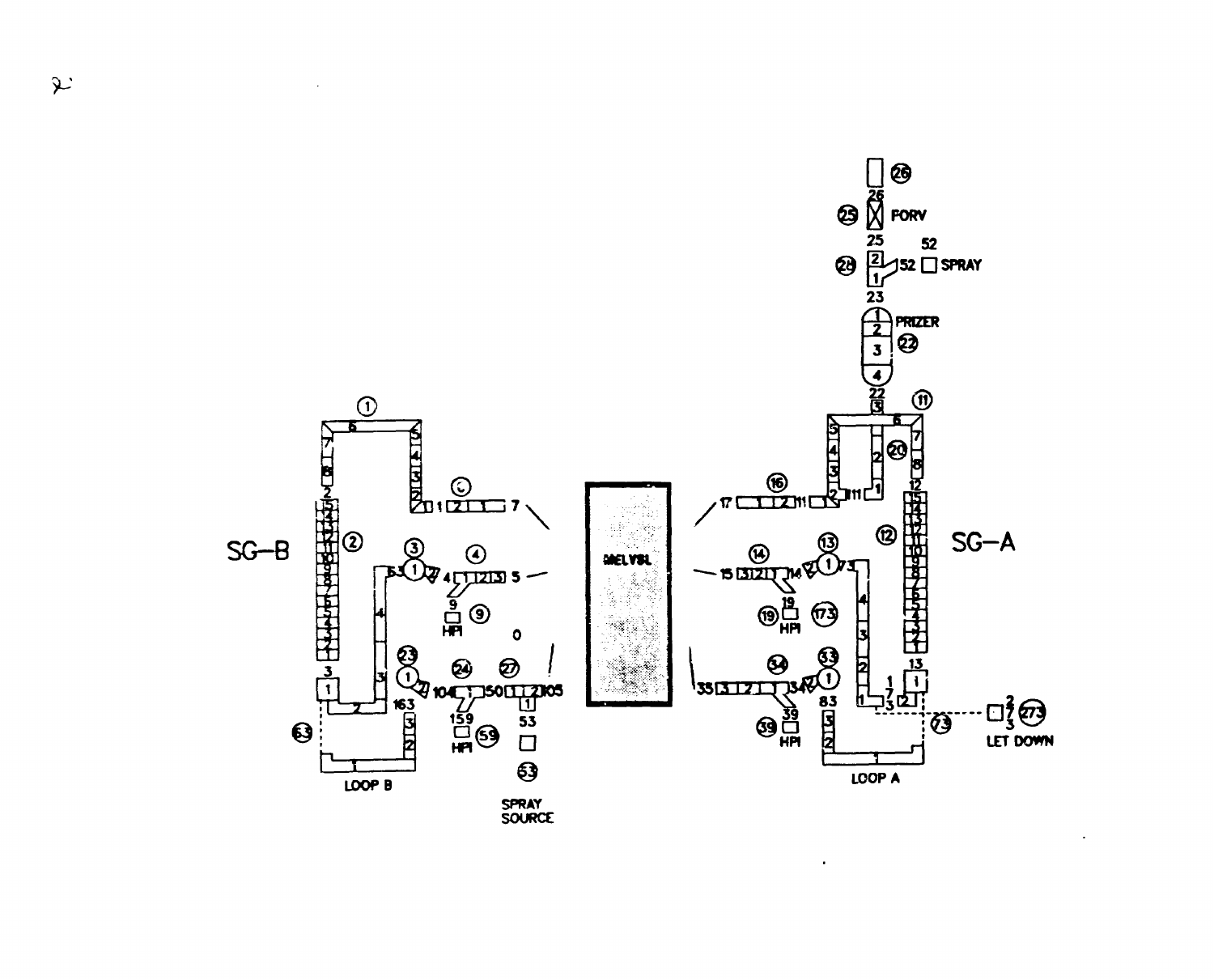

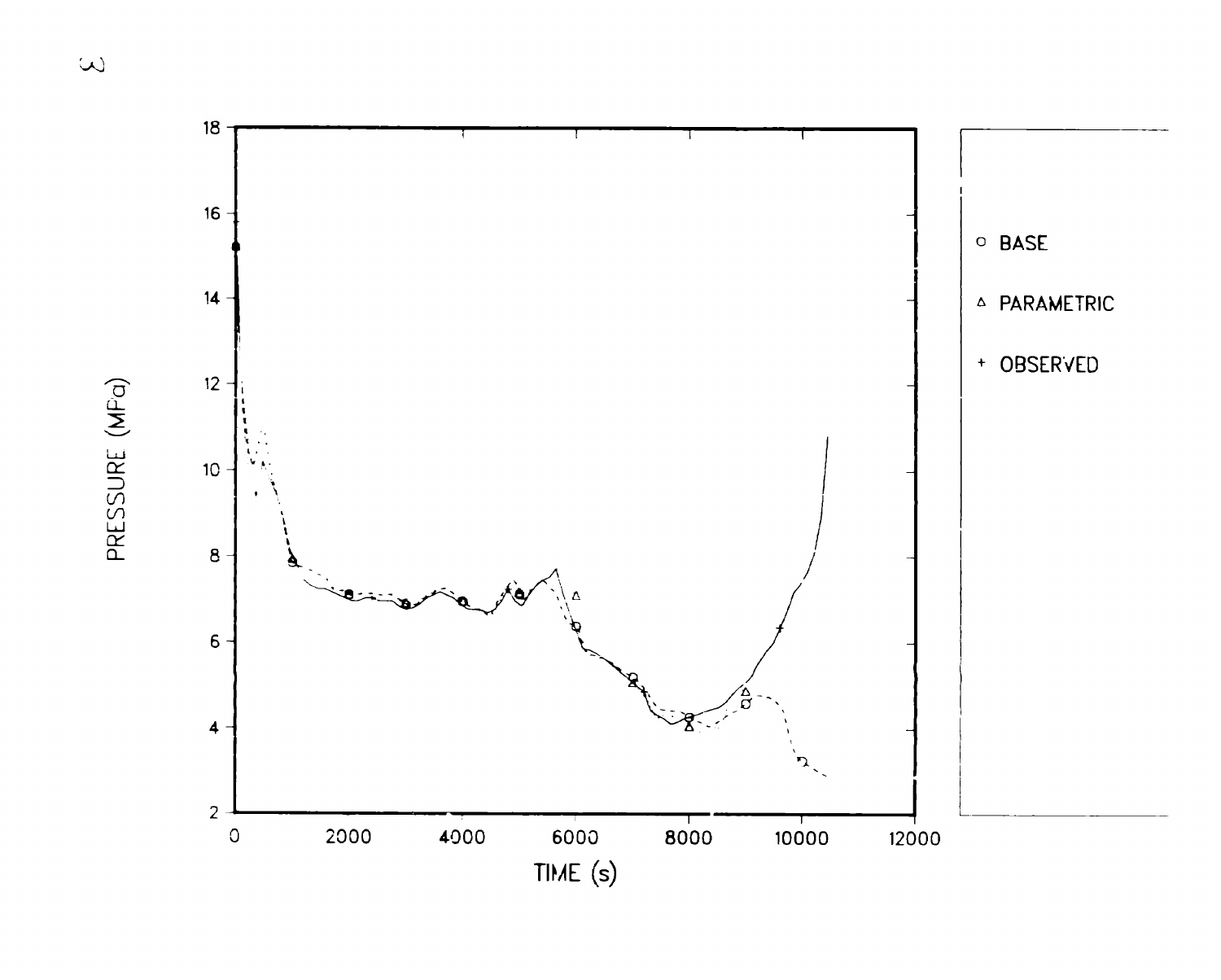

TEMPERATURE (K)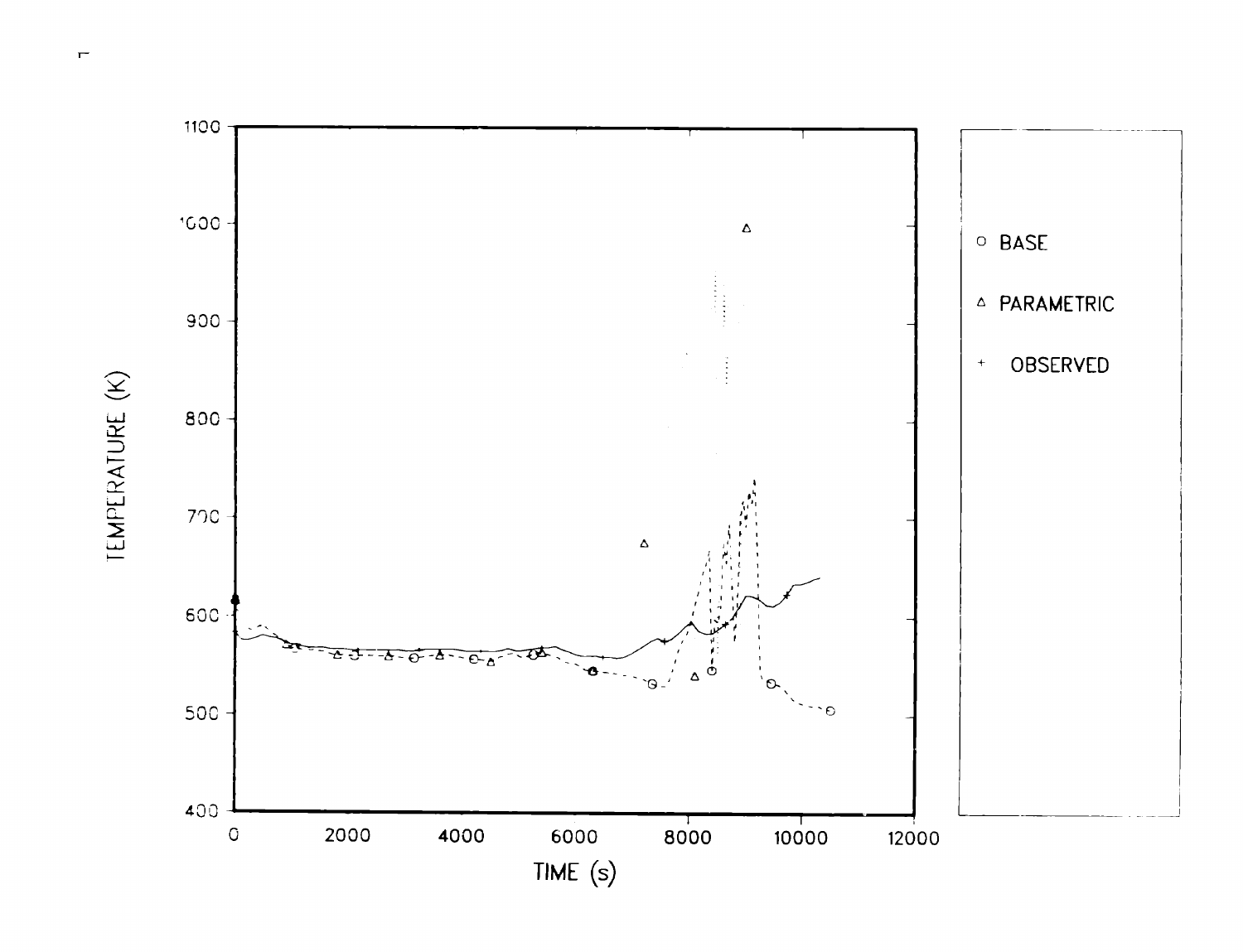

HEIGHT (M)

 $\overline{C}$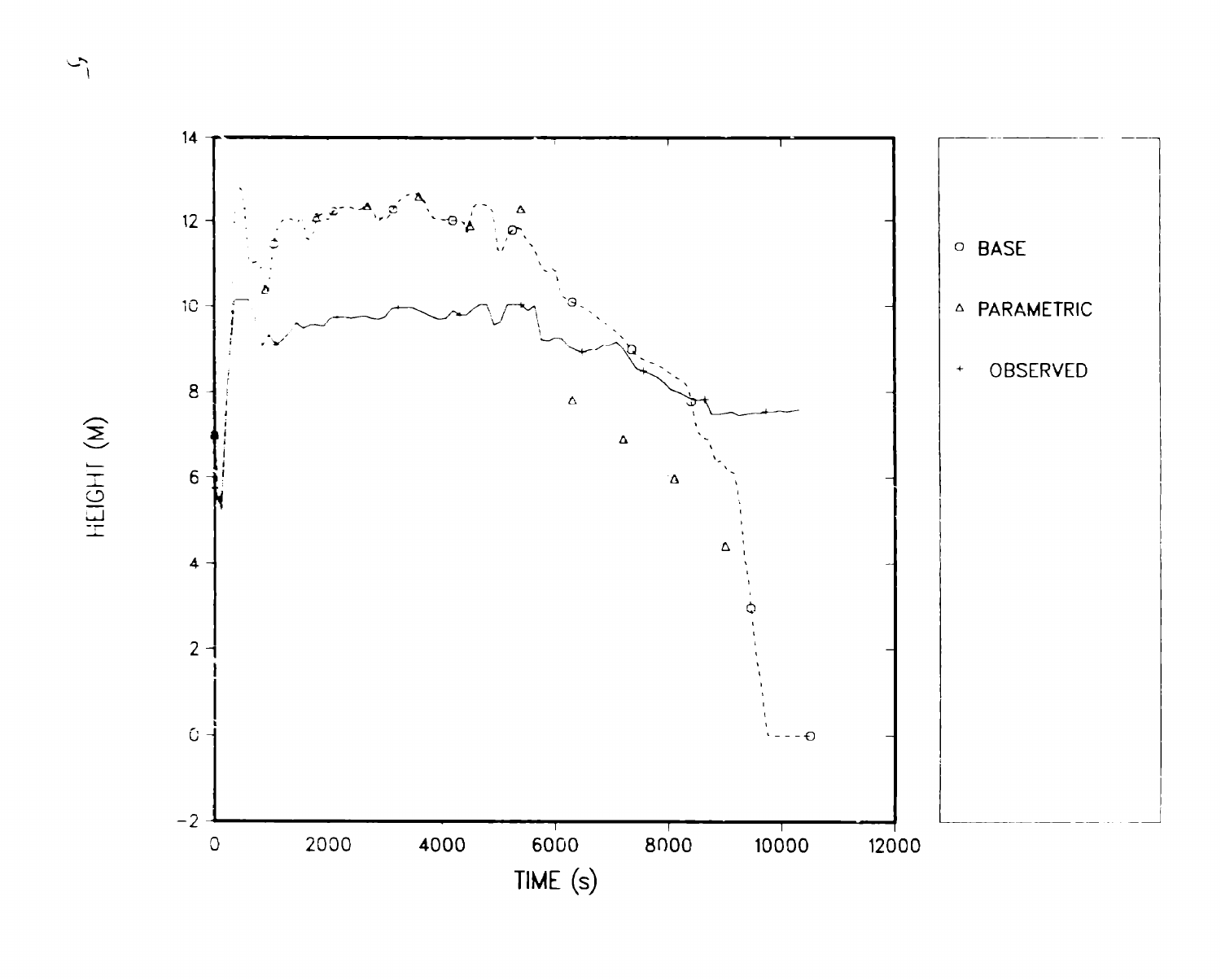

LIQUID VOLUME FRACTION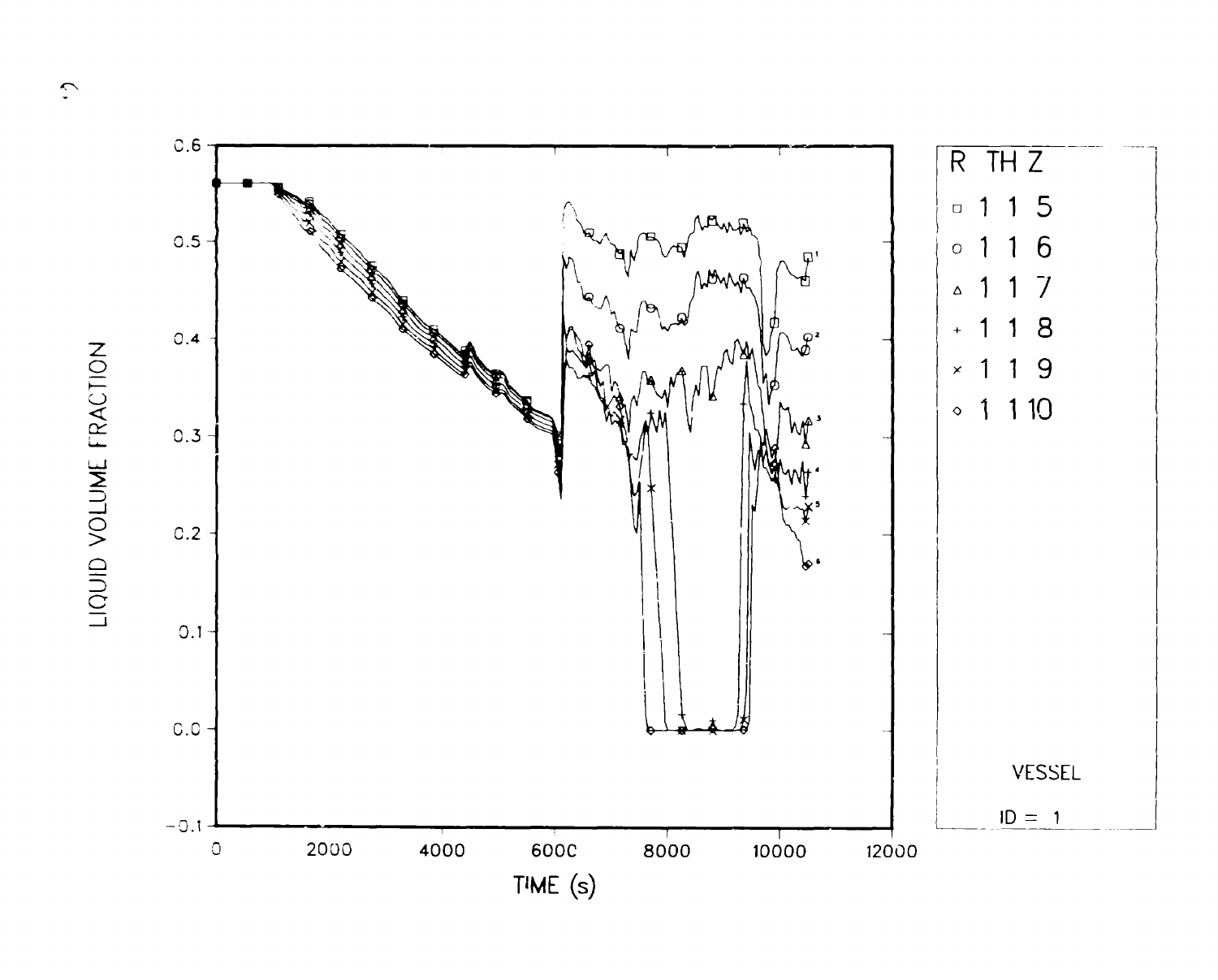LIQUID VOLUME FRACTION

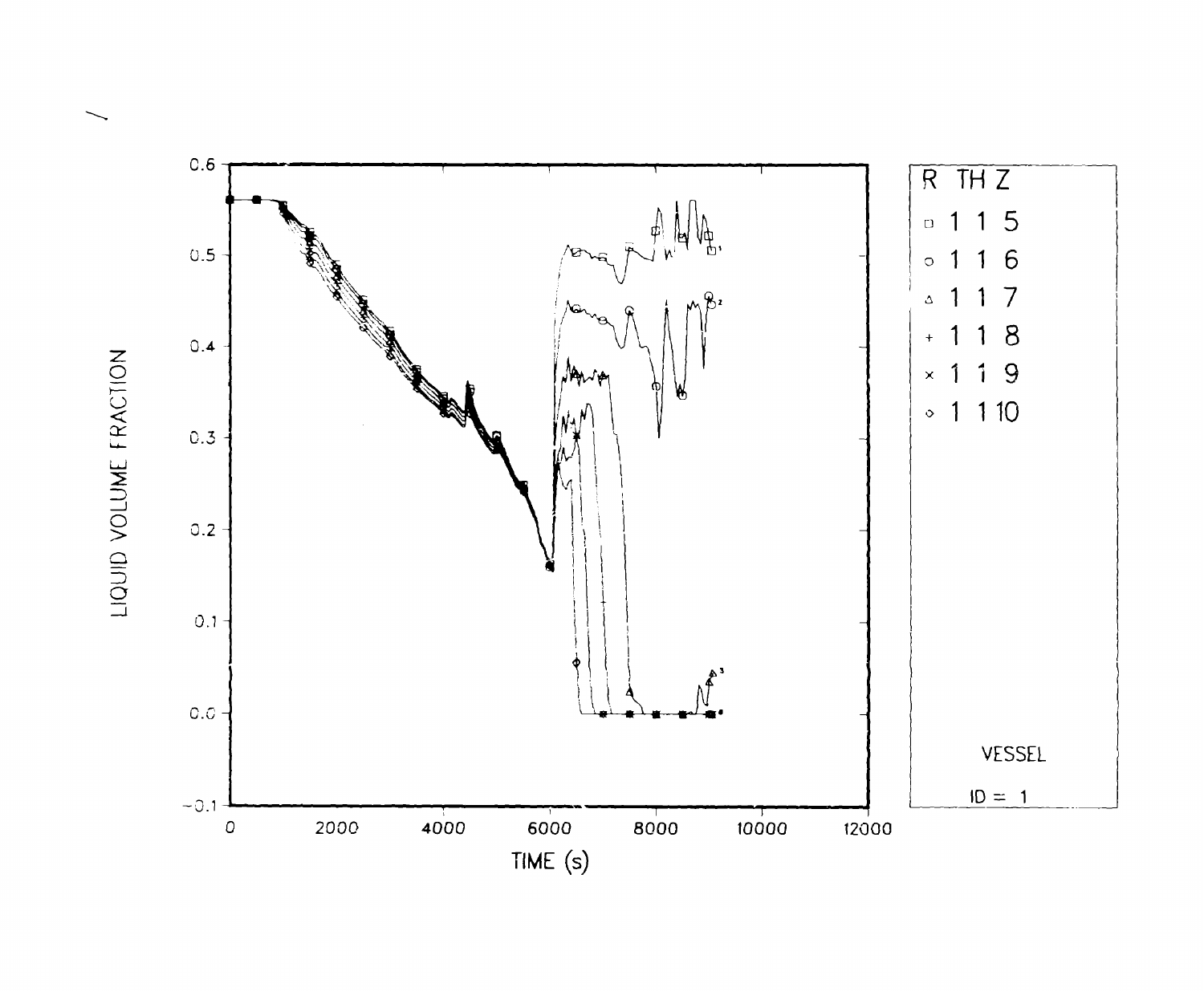

 $\infty$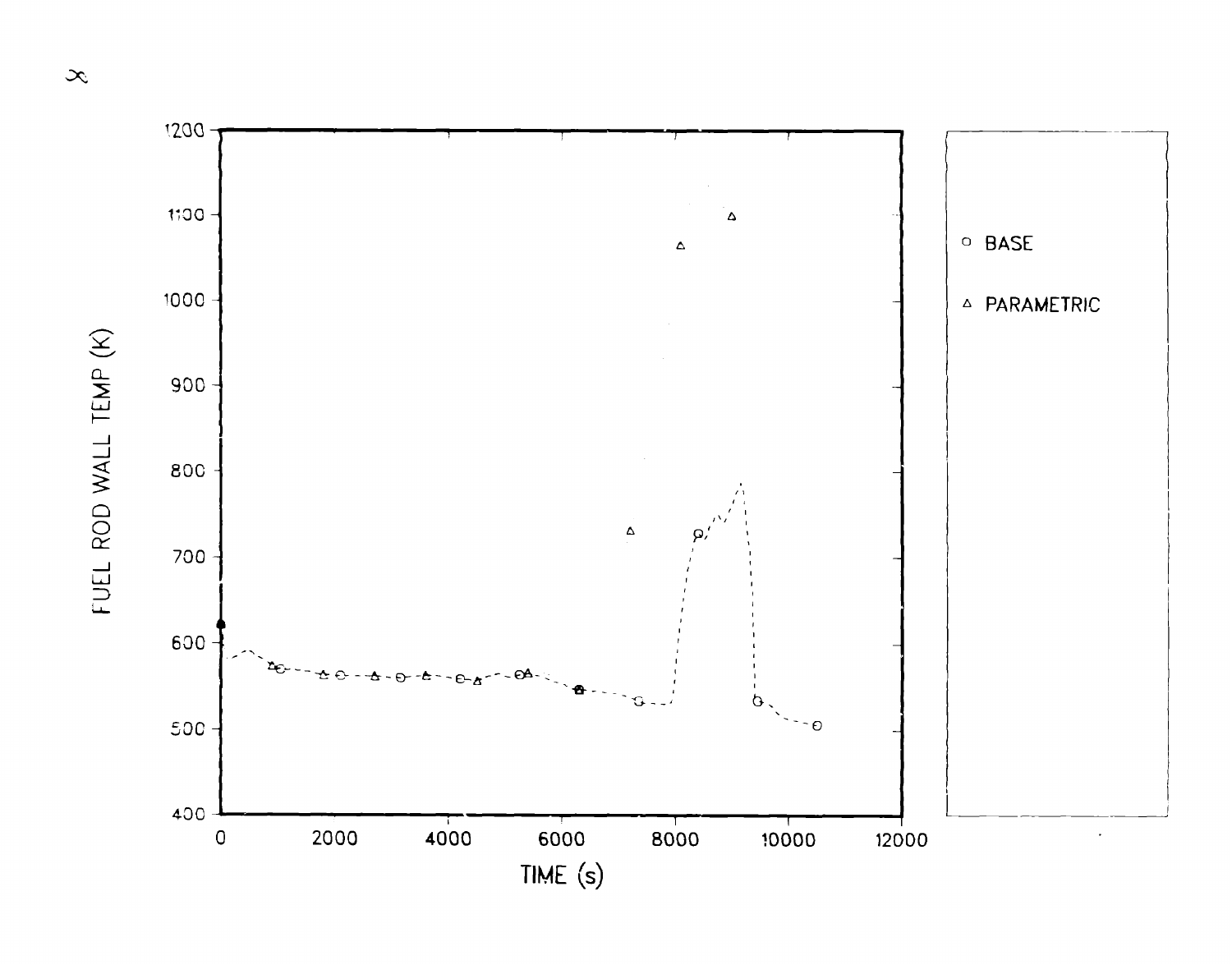

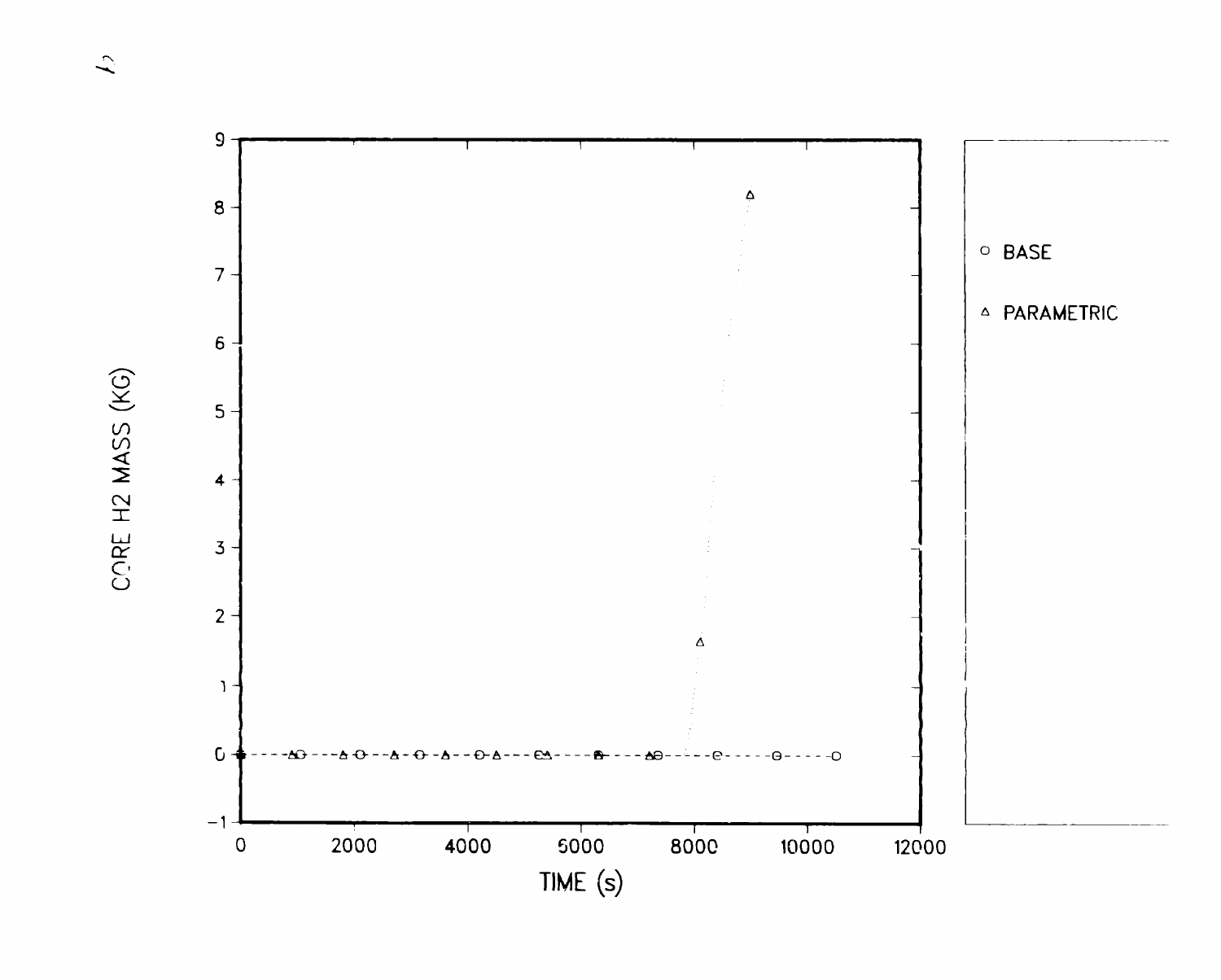

 $\check{C}$